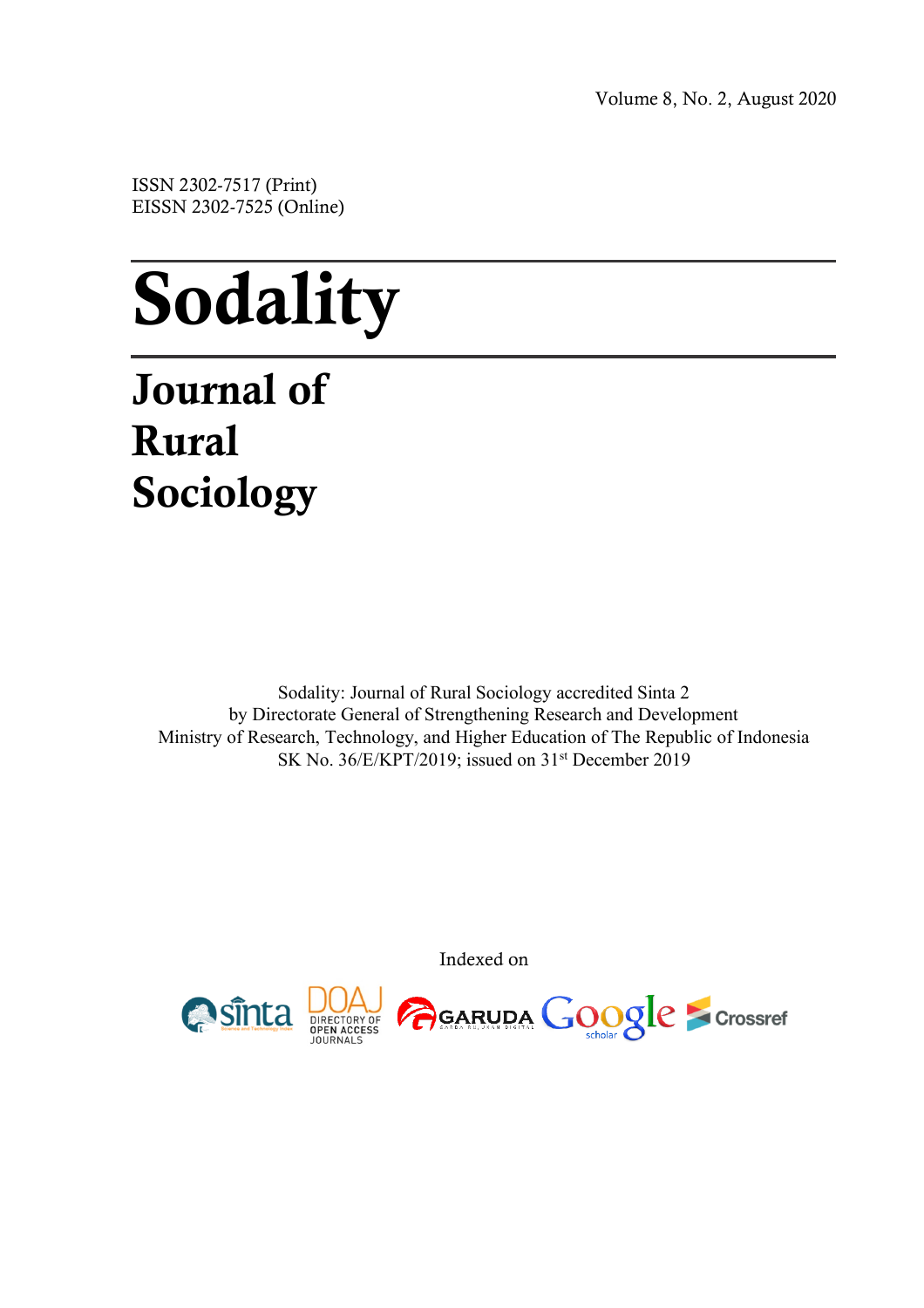## **Sodality: Journal of Rural Sociology**

#### **Chief of Editors:**

Dr Nuraini W Prasodjo, Departement of Communication and Community Development Science, Faculty of Human Ecology, IPB University, Indonesia

#### **Editorial Board**

- Dr Yuichi Kubota, Faculty of International Studies and Regional Development, University of Niigata Prefecture, Japan
- Dr Andi Ishak, Agricultural Technology Research Center (BPTB) Bengkulu, Agricultural Research and Development Agency, Ministry of Agriculture of The Republic of Indonesia
- Dr August Pattiselanno, Agribusiness Study Program, Faculty of Agriculture, Pattimura University, Indonesia
- Dr Bayu Eka Yulian, Departement of Communication and Community Development Science, Faculty of Human Ecology, IPB University, Indonesia
- Dr Annisa Utami Seminar, Departement of Communication and Community Development Science, Faculty of Human Ecology, IPB University, Indonesia

#### **Technical Editors:**

- Hana Indriana, S.P.,M.Si., Departement of Communication and Community Development Science, Faculty of Human Ecology, IPB University, Indonesia
- Fatimah Azzahra, S.KPm., M.Si., Departement of Communication and Community Development Science, Faculty of Human Ecology, IPB University, Indonesia
- Elsa Destriapani, S.KPm., Departement of Communication and Community Development Science, Faculty of Human Ecology, IPB University, Indonesia
- Liantiame, S.KPm., Departement of Communication and Community Development Science, Faculty of Human Ecology, IPB University, Indonesia

#### **Publisher:**

Departement of Communication and Community Development Science, Faculty of Human Ecology, IPB University in collaboration with Ikatan Sosiologi Indonesia (ISI)

#### **Address:**

Departement of Communication and Community Development Science, Faculty of Human Ecology, IPB University, Indonesia FEMA State, Wing 1 Level 3 Kamper Street, IPB University, Dramaga Bogor, 16680, Indonesia Telp. +62 8423252/8627793; Fax +62 8627793 Email: jurnalsodality@apps.ipb.ac.id Website: http://journal.ipb.ac.id/index.php/sodality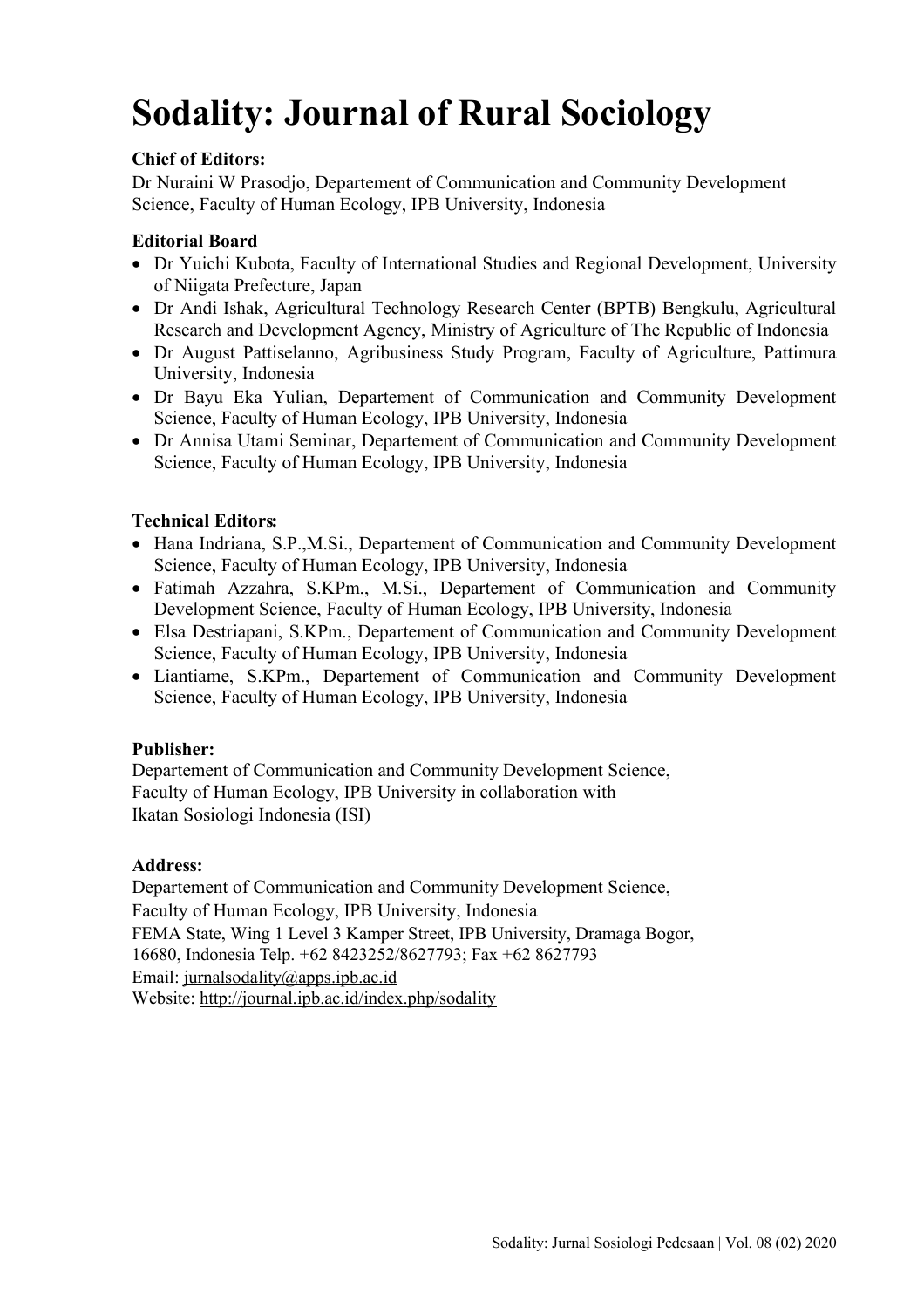#### **PREFACE**

It has been a long time that social scientists are of the opinion that it is necessary to keep watching the movements of socio-economy, politics, culture, ecology, communication, and social community that happen in the local social system (villages), because in this area intensity of high living dynamics is found. History has noted that the complexity of dynamics in the social community relations that exists in villages occurs as an active response to the dynamics of developing economysocial-culture-politics carried out by a variety of agencies and structures whose location is not always in a village. This means that the social-structure of extra-local and locality (villages) occurs in a close and inevitable interconnection. The closeness of locality social system (villages) and extra-locals (state, market, non-village social organization, city, capitalist economy) becomes intense, when the social change regime adopts one single idea which later on is known as a *developmentalism ideology*. To understand the social life dynamics wholly as a result of its active interaction with outside world, a variety of themes and topics of rural social research have been developed by making use of classic or contemporary social research methods. The development of rural social research is aimed singly to find out the recent status (state of the art) of social dynamics development in rural areas as a result of the existence of social relation dynamics that is embedded with the structure of extra-local.

With the accumulation of knowledge on local social dynamics, social scientists actually look forward to understanding well the social events or phenomena that are going on and have gone on in rural areas. A significant accuracy on understanding the local socio dynamics (in rural areas) will in turn give benefits to the development of social sciences and to other practices, such as an input to formulate planned social-change policies which are meaningful, realistic, and down-to-earth. The results of field observation and a conceptual-thinking process about local social community system (villages/rural areas) need to be well-documented so that the important lessons they contain can be continuously utilized and become inspirations for the next generation researchers. A systematic scientific documentation will enhance a scientific debate on various academic discourses that appear in the academic world. For these reasons, the Department of Communication and Community Development Sciences, IPB University, has initialized the idea of developing "Sodality: Transdiscipline Journal of Sociology, Communication, and Human Ecology" since 2007.

The word "*sodality*" has been chosen as a "key word' for this journal because based on the rural social research, it is shown that the interconnection between the structure of locality (villages/rural areas) and that of extra-local is not always harmonious. The dynamic closeness of the locality structure (villages/rural areas) and extra-local structure in fact more often creates disharmony, such as misunderstanding, tension, disconnection, and even social conflict. In other words, there is always a critical meeting point, and in this '*sodality* room' there is a place for social segregation potential on the mechanism of a close relationship that is formed and taken care of between local structure and extra-local structure. This social disharmony room is later on known as *sodality* and it will always become a concern for social scientists, especially those from Bogor *mazhab* (social scientists from IPB University) who always think of planned social change in rural areas. "Sodality: Trans-discipline Journal of Sociology, Communication, and Human Ecology", further called as "Sodality", focuses on three areas of study that are under the Department of Communication and Community Development Sciences, IPB University, namely: rural sociology and community development; communication and agricultural extension; and demography, agrarian and eco-politics. However, on its development, Sodality Journal is substantially more directed to rural sociology studies. This refers back to the key terminology of the word "Sodality" in which the dynamic structure of local (villages/rural areas) and that of extra local has created social disharmony so that it needs analysis and multidiscipline sciences to explain empirical facts of socio-economy-ecology dimensions in villages or rural areas. One of the multidiscipline sciences is related to the three areas of study that are under the Department of Communication and Community Development Sciences, IPB University, which is attached to the synthesis to analyze the dynamics of rural community life. Moreover, in the future Sodality Journal is expected to accommodate aspirations and conceptual thinking of various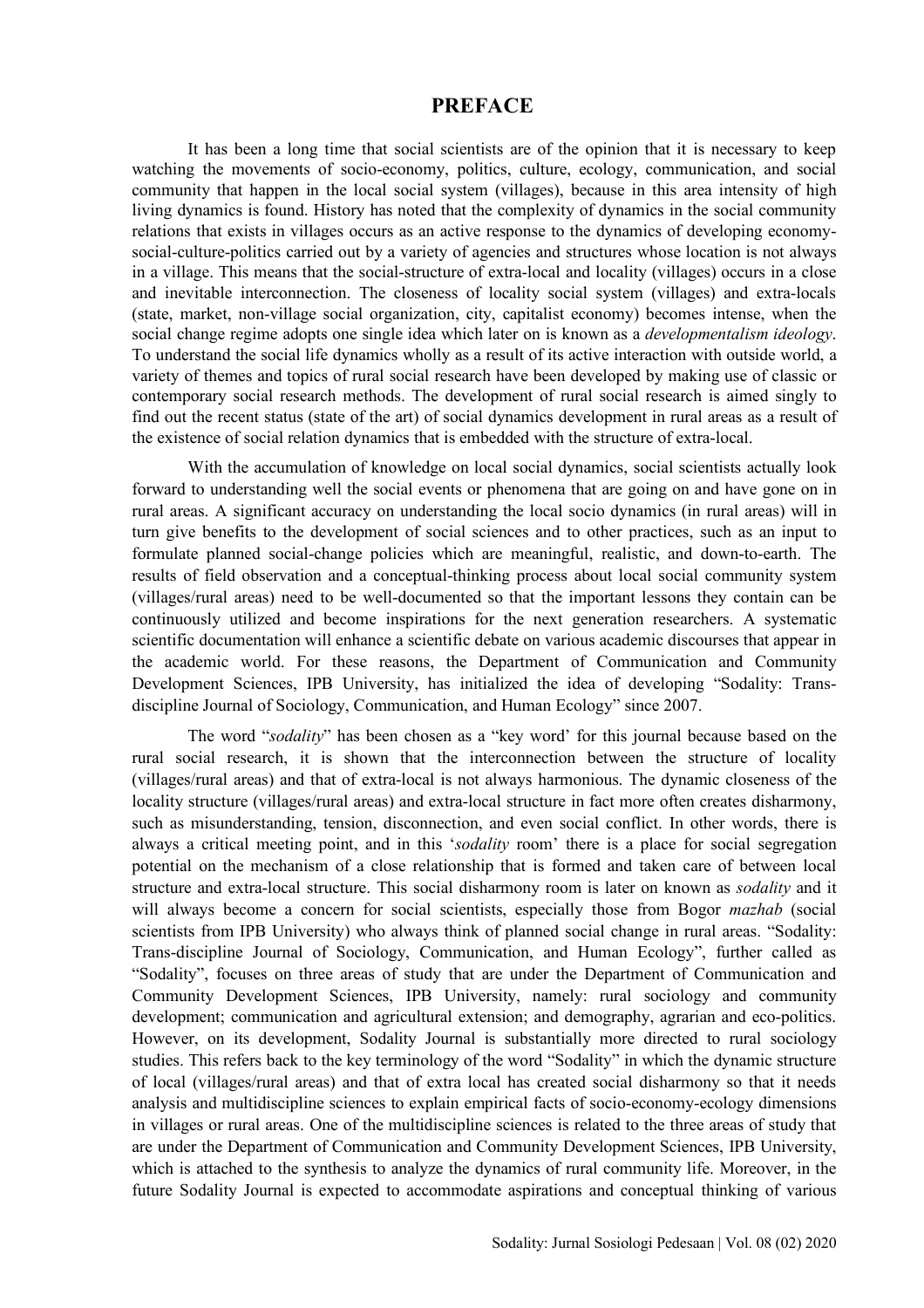contexts: local, national and international, in the field of rural sociology. Sodality Journal is also expected to become a center for scientific documentation and dissemination of systematic thoughts to enhance the room for scientific debates on various actual and existing academic discourses. With reference to that, through the Sodality Journal workshop on Thursday, 13 October 2011, the Editor Board of Sodality Journal decided that Sodality Journal: journal of disciplines: Sociology, Communication, and Human Ecology became Sodality: Journal of Rural Sociology. Sodality: Journal of Rural Sociology for this edition is Volume 08 Number 2 August 2020.

This edition contains 6 articles. The first article is by Suharko and Bambang Hudayana, entitled "Rural Woman and Food Security: Diversification of Cassava-Based Foods in Gunung Kidul District, Yogyakarta". The second article is by Indra Setia Bakti, Nirzalin, and Abidin entitled "Reification of the Signified and Consumerization of Wedding Receptions "Sintê Mungêrjê" in the Gayo Lôt Society in Central Aceh District". The next article is by Widya Hasian Situmeang, Rilus A Kinseng, and Djuara P Lubis entitled "Technological Development and The Dynamics of Juwana's Fisherman Social Structure". Article by Iskandar Dzulkarnain, Endriatmo Soetarto, Rilus A Kinseng, and Sofyan Sjaf is entitled "Nyadar: Religious and Cultural Resistance of Madurese Salt Farming Community". Then article by Anif Fatma Chawa, Arief Budi Nugroho, and Dhanny Septimawan Sutopo entitled "Empowering Women Ex-Migrant Workers and Domestic Violence Victims through Komunitas Perempuan Singkong Jaya". This edition is closed by the article written by Ekawati Sri Wahyuni, Sri Hartini Rachmat, and Dina Nurdinawati entitled "Population, Migration and Climate Change".

Finally, this journal is expected to give contribution to studies on social sciences in Indonesia. May the Almighty bless us for our academic efforts to publish this journal. We hope that this journal will give benefits to anyone who search for the research result articles and conceptual thinking.

Editor in Chief